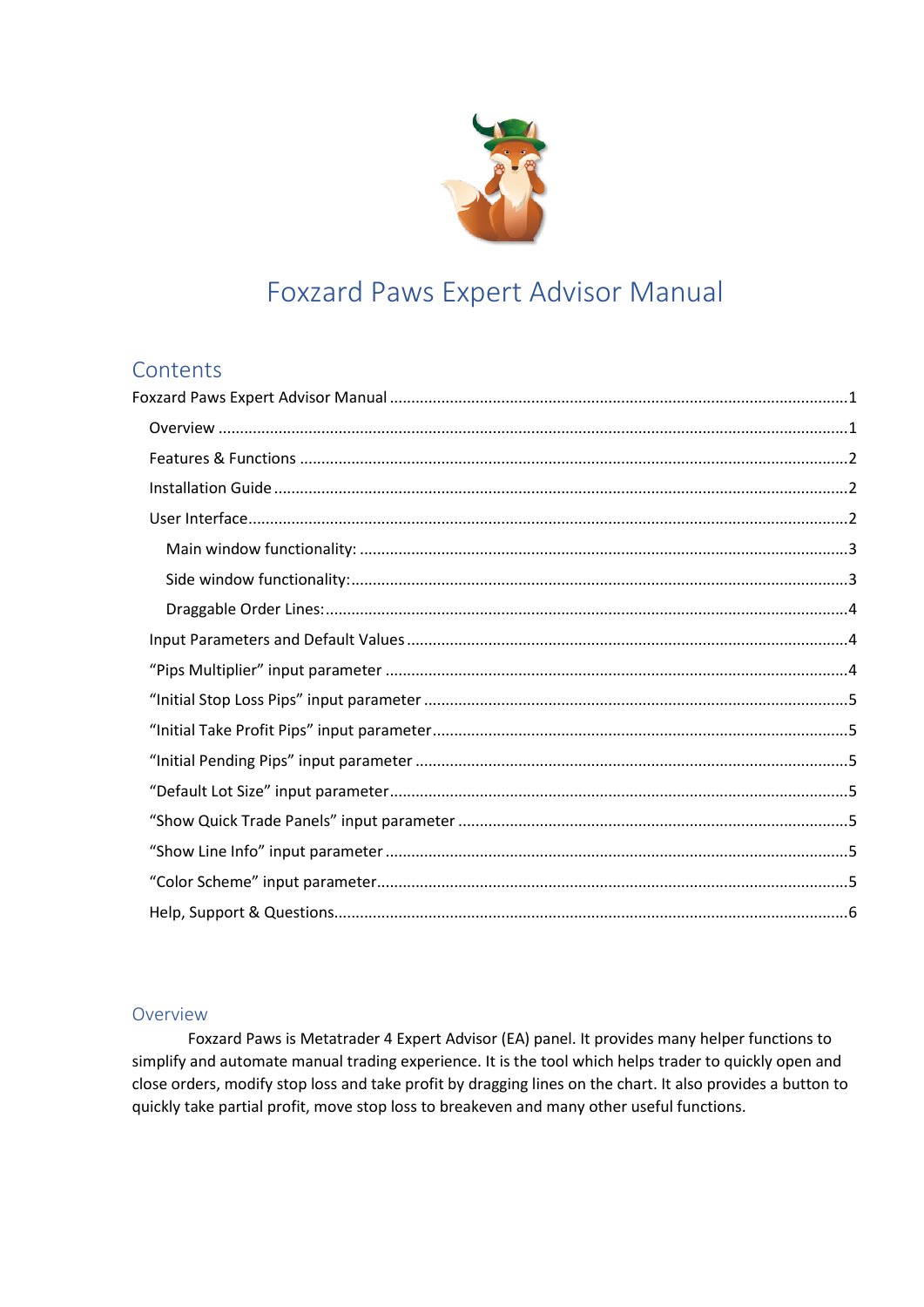## <span id="page-1-0"></span>Features & Functions

- 1. BUY and SELL buttons which will open market orders
- 2. Pending order buttons to quickly open limit and stop orders
- 3. Stop loss and take profit Draggable lines for each order
- 4. Move stop loss to Breakeven Button
- 5. Move stop loss to +10% +50% of profit
- 6. Dollar values of the order stop loss and take profit levels
- 7. Easy to use and configurable user interface

#### <span id="page-1-1"></span>Installation Guide

Foxzard Paws EA is easy to install and the process is the same as for any other MT4 EA.

Steps to install:

- 1. Download the Foxzard Paws EA from the [http://www.foxzard.com](http://www.foxzard.com/) website.
- 2. Open data folder from your MT4 (Menu File -> Open Data Folder)

3. Open the downloaded zip file (from step 1) and copy the EA file "FoxzardPaws.ex4" into mt4 Data Folder "/MQL4/Experts" subfolder

- 4. Restart MT4. Foxzard Paws EA will appear under expert's tab.
- 5. Attach EA on the chart and make sure to set the **EA\_KEY** input parameter.

To get your EA key you need to login to [http://www.foxzard.com](http://www.foxzard.com/) website and create a new EA KEY on your profile homepage using your MT4 account ID.

## <span id="page-1-2"></span>User Interface

Foxzard paws EA interface is displayed on the screenshot below. It can be configured to look good on the light or dark background. (Color Scheme 1 - For Dark, 2 - For Light Background input parameter)



EA Can monitor any number of open and pending orders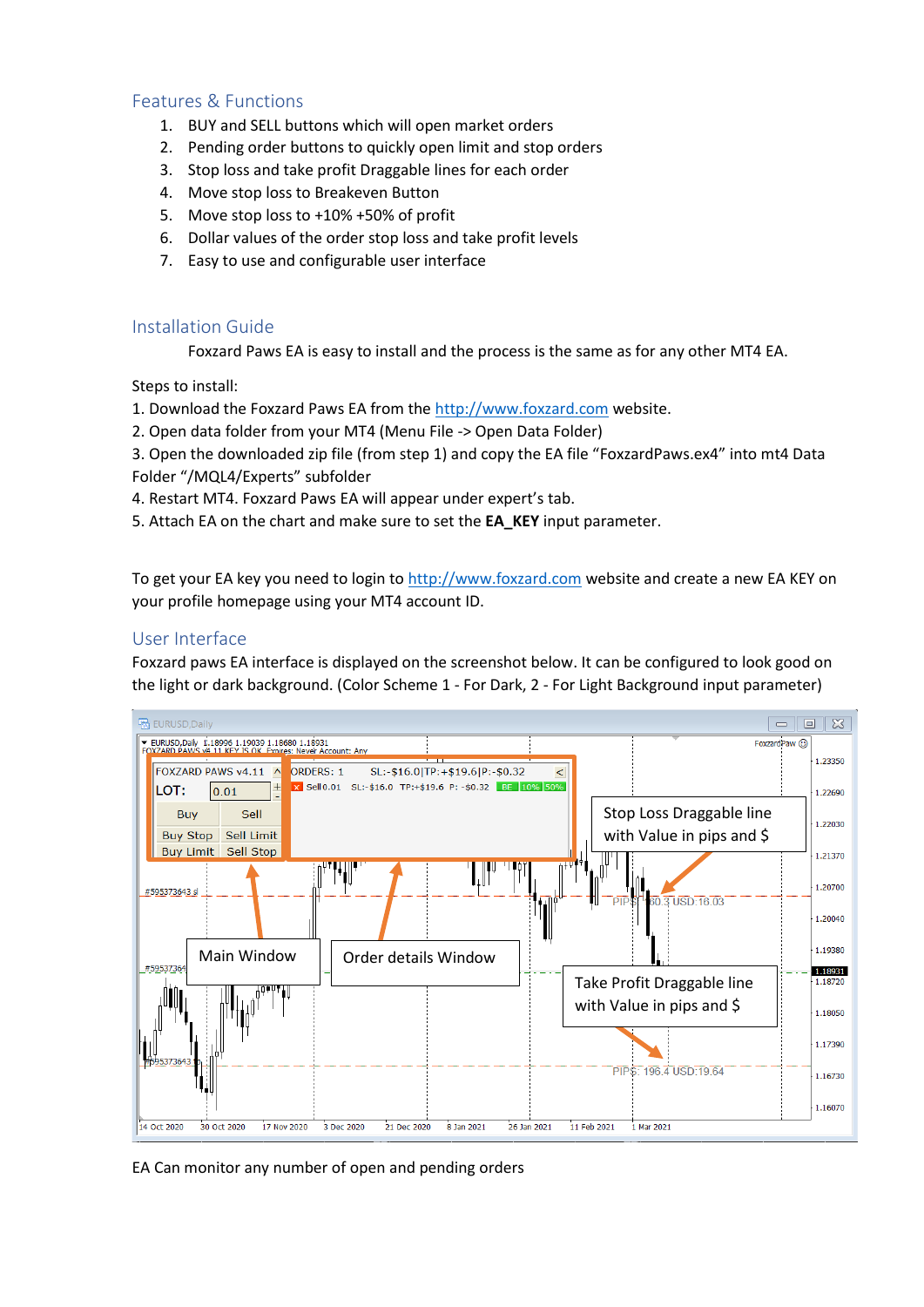<span id="page-2-0"></span>Main window functionality:

| FOXZARD PAWS v4.12 |             |  | Button to minimize UI                                |                                                |  |
|--------------------|-------------|--|------------------------------------------------------|------------------------------------------------|--|
| ILOT:              | +<br>0.03   |  |                                                      | Lot size input with $+/-$ buttons to change it |  |
| <b>Buy</b>         | <b>Sell</b> |  | Instant open market order                            |                                                |  |
| <b>Buy Stop</b>    | Sell Limit  |  | Pending orders placed ABOVE the current market price |                                                |  |
| <b>Buy Limit</b>   | Sell Stop   |  | Pending orders placed BELOW the current market price |                                                |  |

Note that Buy Stop and Sell Limit orders are placed above the current market value and Buy Limit and Sell Stop orders are placed below the current market value.

#### Hint:

Top row buttons will open a pending order above the current market value. Bottom row buttons will open a pending order below the current market value.

#### <span id="page-2-1"></span>Side window functionality:

Right side window displays orders opened on the current pair. Note that it will display orders that were opened manually or by any other EA.

Top row displays the number of orders, Sum of stop losses of all orders on this pair. Sum of take profits of all orders on this pair. Current profit/loss for all orders on this pair.

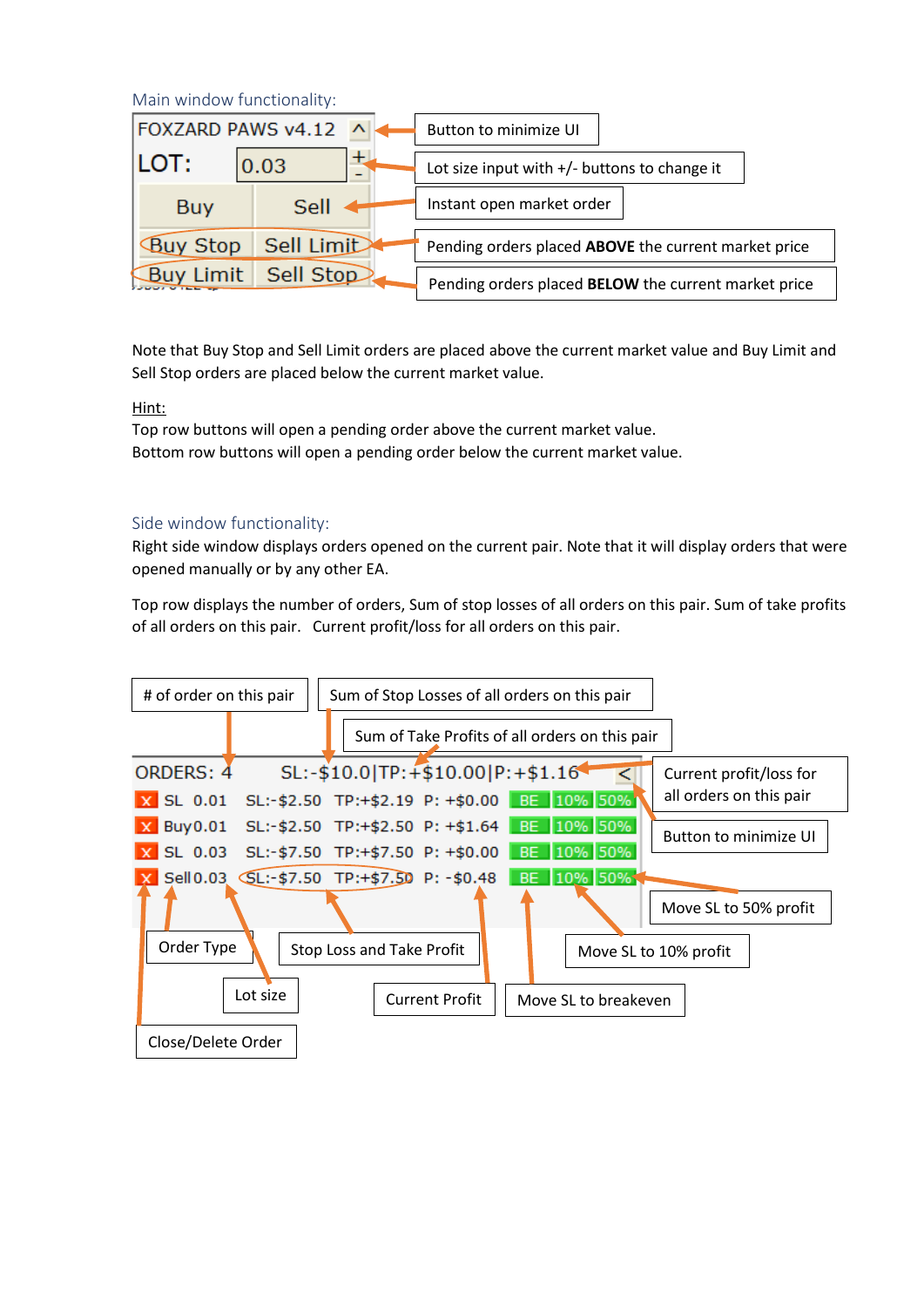#### <span id="page-3-0"></span>Draggable Order Lines:

Foxzard Paws EA places draggable lines at stop loss and take profit values of all opened orders on the pair. The distance is displayed above the line in pips and USD.

To change the stop loss or take profit you need to double click the line and drag it with the mouse.



#### <span id="page-3-1"></span>Input Parameters and Default Values

All foxzard paws input parameters with their default values

- 1. **Pips Multiplier = 0**
- 2. **Initial Stop Loss Pips = 25**
- 3. **Initial Take Profit Pips = 25**
- 4. **Initial Pending Pips = 25**
- 5. **Default Lot Size = 0.01**
- 6. **Show Quick Trade Panels = Yes**
- 7. **Show Line Info = Yes**
- 8. **Color Scheme = For Dark Background**

#### <span id="page-3-2"></span>"Pips Multiplier" input parameter

This parameter is the multiplier for all other pip input parameters. Default value is 0. EA will automatically detect the pair digits. On some specific pairs like "gold (xau/usd)" you can change the multiplier to reflect the value of 1 pip. Valid values are 1, 10, 100 …

For example: on EUR/USD (5 digits accounts) the pip value is 10 points. For stop loss and take profit you should input pip value and EA will automatically calculate the point value.

Stop Loss =  $25$  pips =  $25 * 10 = 250$  points

If EUR/USD price is 1.20205 and you open a sell order with the stop loss of 25 pips EA will set stop loss at 1.20455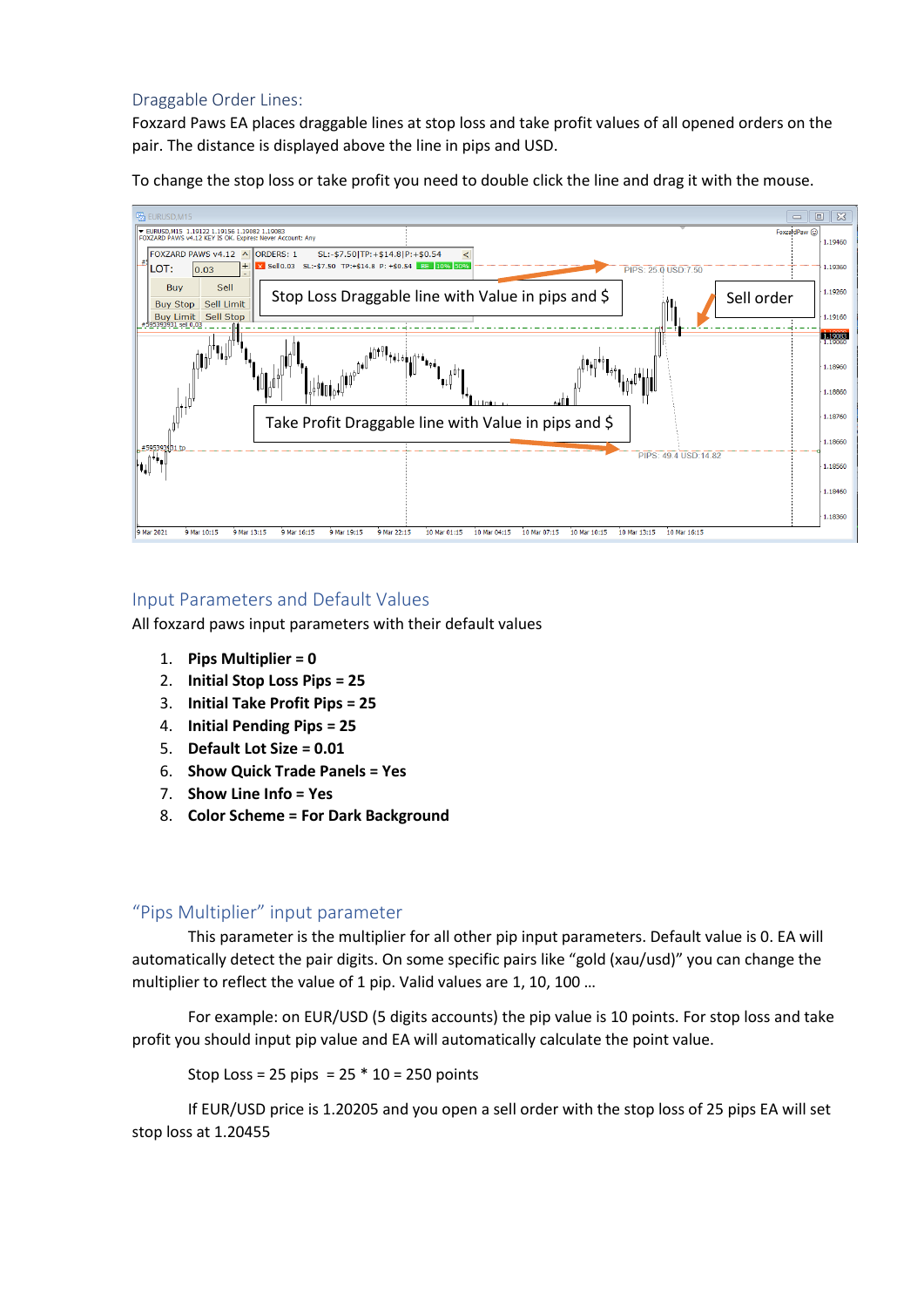#### <span id="page-4-0"></span>"Initial Stop Loss Pips" input parameter

EA will set stop loss of all open orders on the pair to this value. Set it to 0 if you do not want EA to set the stop loss for new orders.

#### <span id="page-4-1"></span>"Initial Take Profit Pips" input parameter

EA will set take profit of all open orders on the pair to this value. Set it to 0 if you do not want EA to set the stop loss for new orders.

#### <span id="page-4-2"></span>"Initial Pending Pips" input parameter

The distance in pips from current market price where EA will place new pending orders.

#### <span id="page-4-3"></span>"Default Lot Size" input parameter

The initial lot size that will be displayed in the input field. Can be changed using buttons or input field on the main window of the EA.

#### <span id="page-4-4"></span>"Show Quick Trade Panels" input parameter

This parameter is used to completely hide top left trading UI both main and side windows. EA will still be active and monitor positions. You can drag lines to change the Stop Loss and Take Profit values of open orders.

#### <span id="page-4-5"></span>"Show Line Info" input parameter

When set to "No" EA will not display pip profit / loss below order stop loss and take profit lines.

#### <span id="page-4-6"></span>"Color Scheme" input parameter

Changes colors of the EA to fit light or dark chart backgrounds.